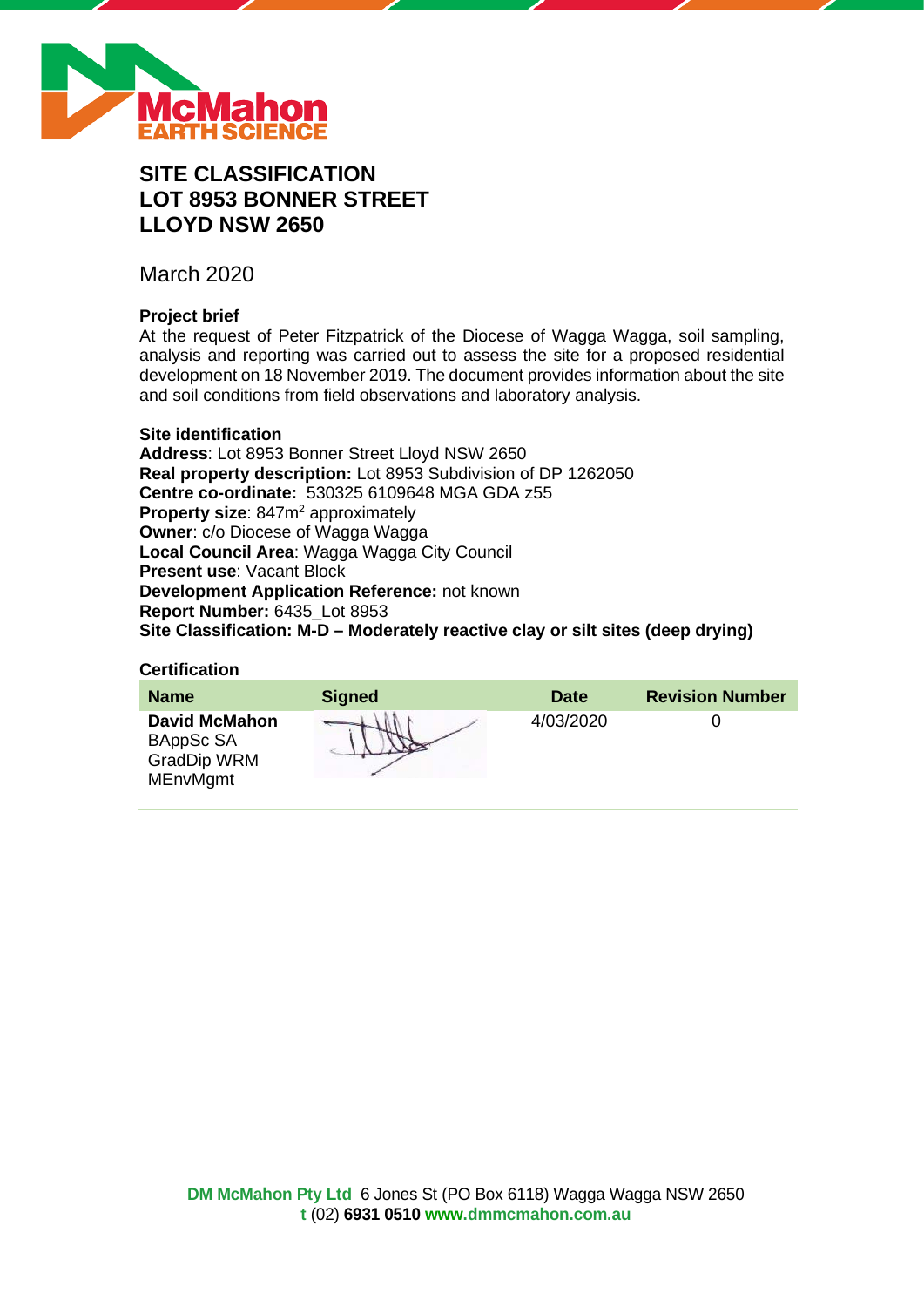# **Physical characteristics of the site**

A desktop review and investigation of the topography, hydrology, soil, lithology, geology and hydrogeology of the site has been undertaken and are as follows:

# **Topography**

The Lake Albert 1:25,000 Topographic Map (Sheet 8327-1S) indicates that the site is located at an elevation of approximately 261m AHD. The site landform is classed as a simple slope and the slope class is gently inclined.

# **Vegetation**

The site is devoid of vegetation.

# **Hydrology**

The nearest named waterway is Stringybark Creek located 3414m to the south east of the site. Due to the relative incline of the site, rainfall is likely to both run off and infiltrate into the relatively permeable topsoil.

# **Weather**

The average rainfall for Wagga Wagga is approximately 526.8mm per annum, with the wettest months being October, June and July. Annual mean evaporation for the region is 1715.5mm with mean daily evaporation ranges from 1.2mm in July to 9.2mm in January. Wagga Wagga is characterised by cold wet winters and hot dry summers with mean maximum temperatures ranging from 12.9°C in July to 31.9 °C in January and mean minimum temperatures ranging from 1.3ºC in July to 15.9ºC in February. Rainfall, temperature and evaporation data from Wagga Wagga Agricultural Institute 73127 (www.bom.gov.au).

# **Soil & Landform**

The site lies within the mapping unit ld from the Soil Landscapes of the Wagga Wagga 1:100 000 Sheet (DLWC, 1997). The map unit ld is described as:

# *ld – Lloyd (Erosional Landscapes)*

*Landscape*: rolling low hills on Ordovician metasedimentary rocks. Local relief 30–90 m; slopes 10–20%. Broad crests and ridges; long waning mid to lower slopes; broad drainage depressions. Variable rock outcrop 0–50%. Extensively to completely cleared mid to high open-forest.

*Soils*: shallow (<0.5 m), moderately well-drained Paralithic Leptic Rudosols (Lithosols) on some crests, ridges and upper slopes; deep (1.0–1.5 m), imperfectly drained Red Kurosols (Red Podzolic Soils) on other crests and upper slopes; moderately deep (0.5– 1.0m), moderately well-drained Red Chromosols and Kurosols (Red Podzolic Soils) on mid to lower slopes; and moderately deep (0.5–1.0 m), imperfectly drained Brown Kurosols (Yellow Podzolic Soils) in drainage lines.

*Limitations*: high erosion hazard; steep slopes (localised); localised rock outcrop; localised poor drainage; localised waterlogging; foundation hazard (localised); mass movement; shallow, stony and strongly acid soils (on ridges and upper slopes); localised aluminium toxicity; localised salinity.

#### **Lithology and Geology**

Undivided Ordovician metasedimentary rocks—thinly interbedded siltstones, shales and phyllites, with minorschists and minor quartzites. Lithology is highly variable

over a short distance. Relatively thick (1 m to several metres) colluvial and slopewash clayey sediments occur on lower slopes and in drainage depressions. There is generally no rock outcrop, but occasionally <50% (at sites usually underlain by sandstone).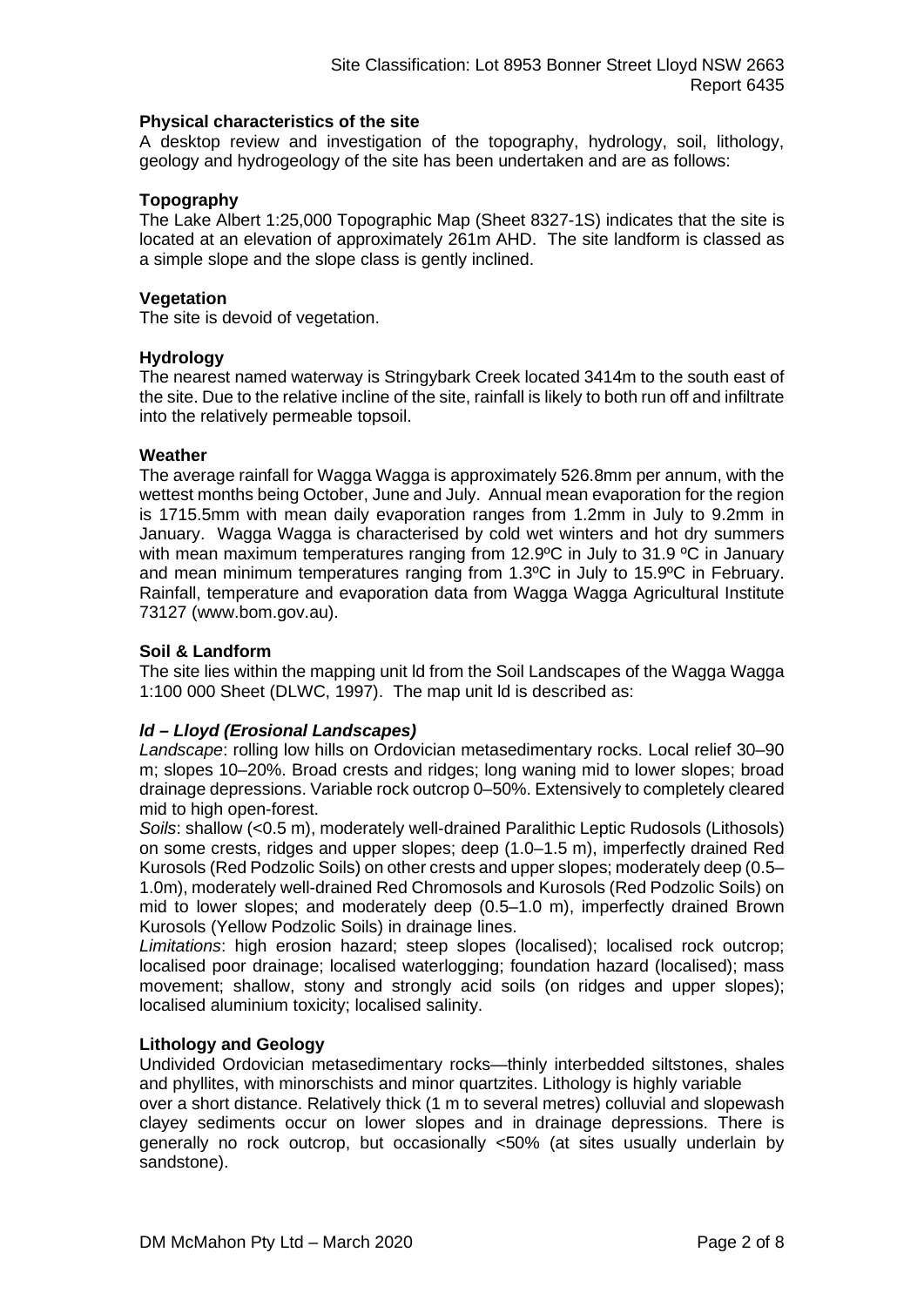# **Hydrogeology**

From the Geoscience Australia hydrogeology dataset, the groundwater beneath the site is described as porous, extensive highly productive aquifers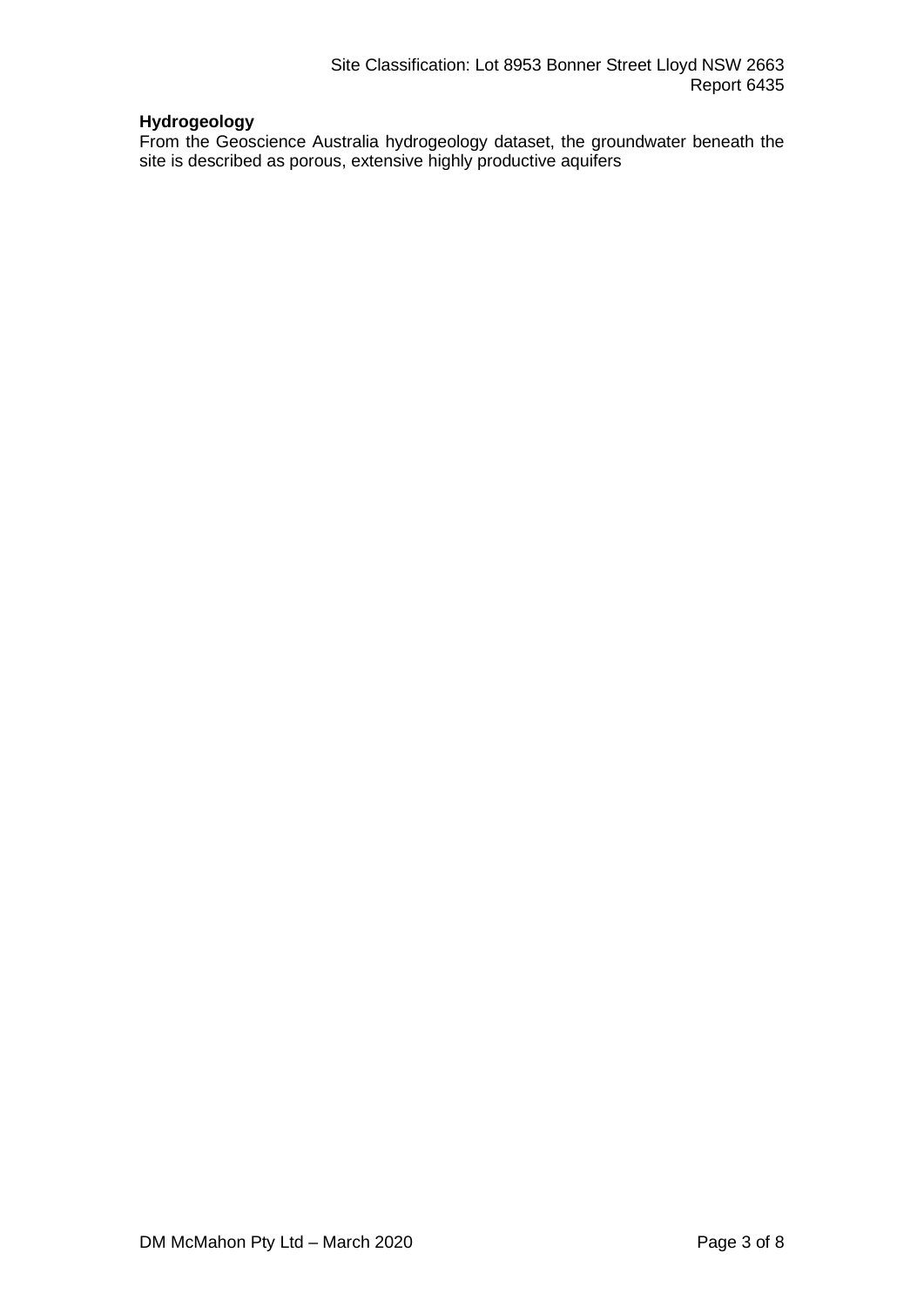# **Site Condition**

Through site investigation, field observations, in situ tests and laboratory analysis the following site geotechnical model has been developed. Details of the general conditions encountered with a field description of the soil, engineering properties and the location of the boreholes can be seen as follows, Table 1, Figure 1.

| Table 1: Site geotechnical model with field description and observations |  |
|--------------------------------------------------------------------------|--|
|--------------------------------------------------------------------------|--|

| <b>Soil Origin</b>                 | <b>Depth</b><br>(m) | <b>Class</b><br>(AS1726)<br>$-2017$ | Soil Name /<br><b>Description</b> | <b>Grain</b><br><b>Size</b> | Primary<br><b>Colour</b>  | <b>Mottle</b><br><b>Colour</b> | Mois-<br>ture | Plas-<br>ticity | <b>Consis</b><br>-tency | <b>Observations</b><br>and/or comments                                                                          | <b>Engineering</b><br><b>Properties</b> |
|------------------------------------|---------------------|-------------------------------------|-----------------------------------|-----------------------------|---------------------------|--------------------------------|---------------|-----------------|-------------------------|-----------------------------------------------------------------------------------------------------------------|-----------------------------------------|
| <b>Borehole 1</b>                  |                     |                                     |                                   |                             |                           |                                |               |                 |                         |                                                                                                                 |                                         |
| <b>FILL</b>                        | $0.0 - 0.7$         | <b>CI</b>                           | <b>Silty CLAY</b>                 | Fine/<br>Coarse             | Yellowish<br><b>Brown</b> | Nil                            | D             | Low             | Firm                    | With coarse<br>fragments of<br>Ordovician<br>Metasediment $~20$<br>$% < 40$ mm<br>throughout entire<br>profile. | Ys<br>Expansivity<br>20-40mm            |
| <b>FILL</b>                        | $0.7 - 0.9$         | CI                                  | <b>Silty CLAY</b>                 | Fine/<br>Coarse             | Yellowish<br><b>Brown</b> | Nil                            |               | Low             | <b>Stiff</b>            |                                                                                                                 |                                         |
| Extremely<br>Weathered<br>Material | $0.9 - 1.5$         | <b>CI</b>                           | <b>Silty CLAY</b>                 | Fine                        | Pale<br>Yellow            | Nil                            |               | Low             | <b>Stiff</b>            | Obliterated parent<br>material.                                                                                 |                                         |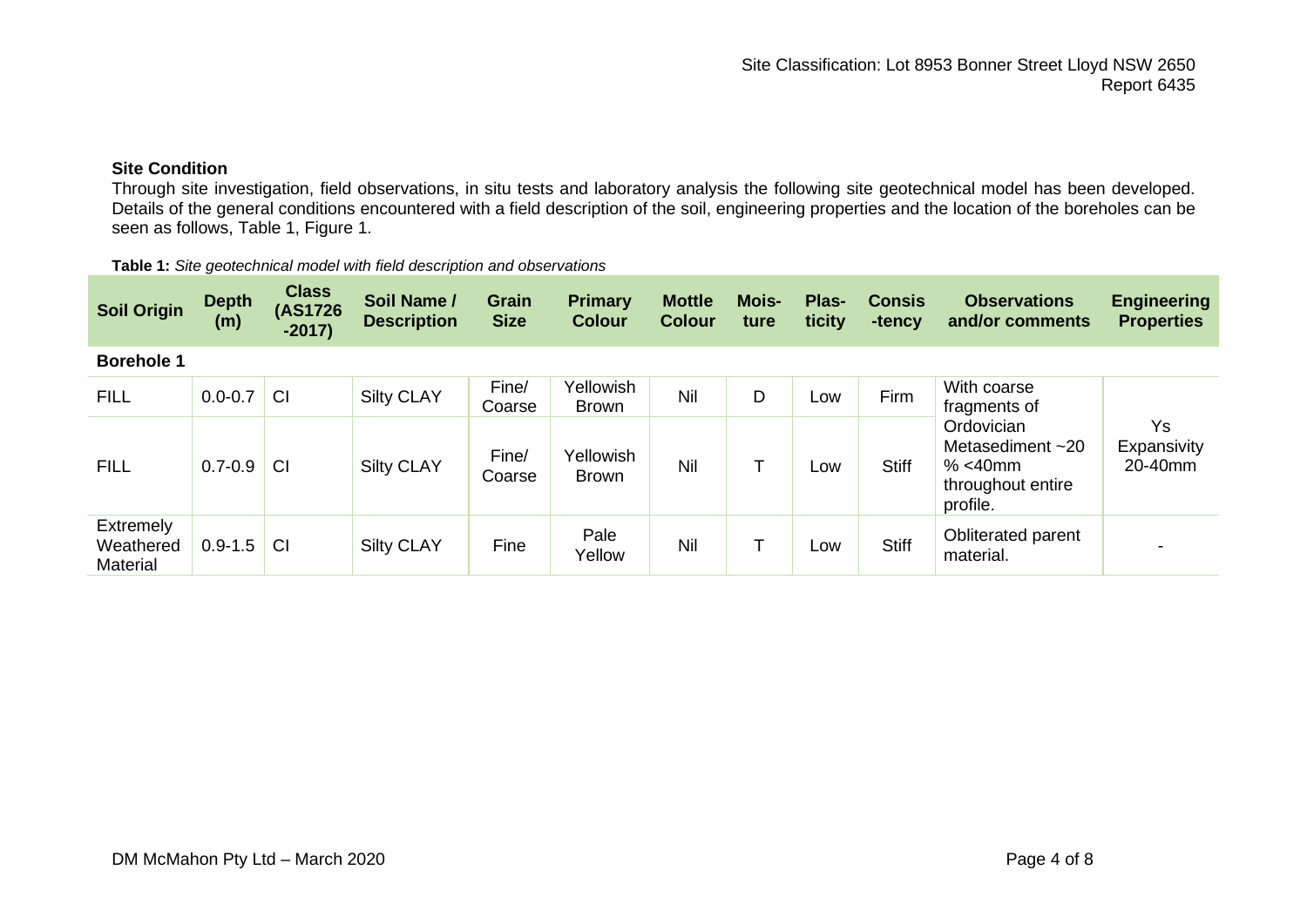

**Figure 1:** *Annotated site plan overlain on aerial photograph depicting borehole locations*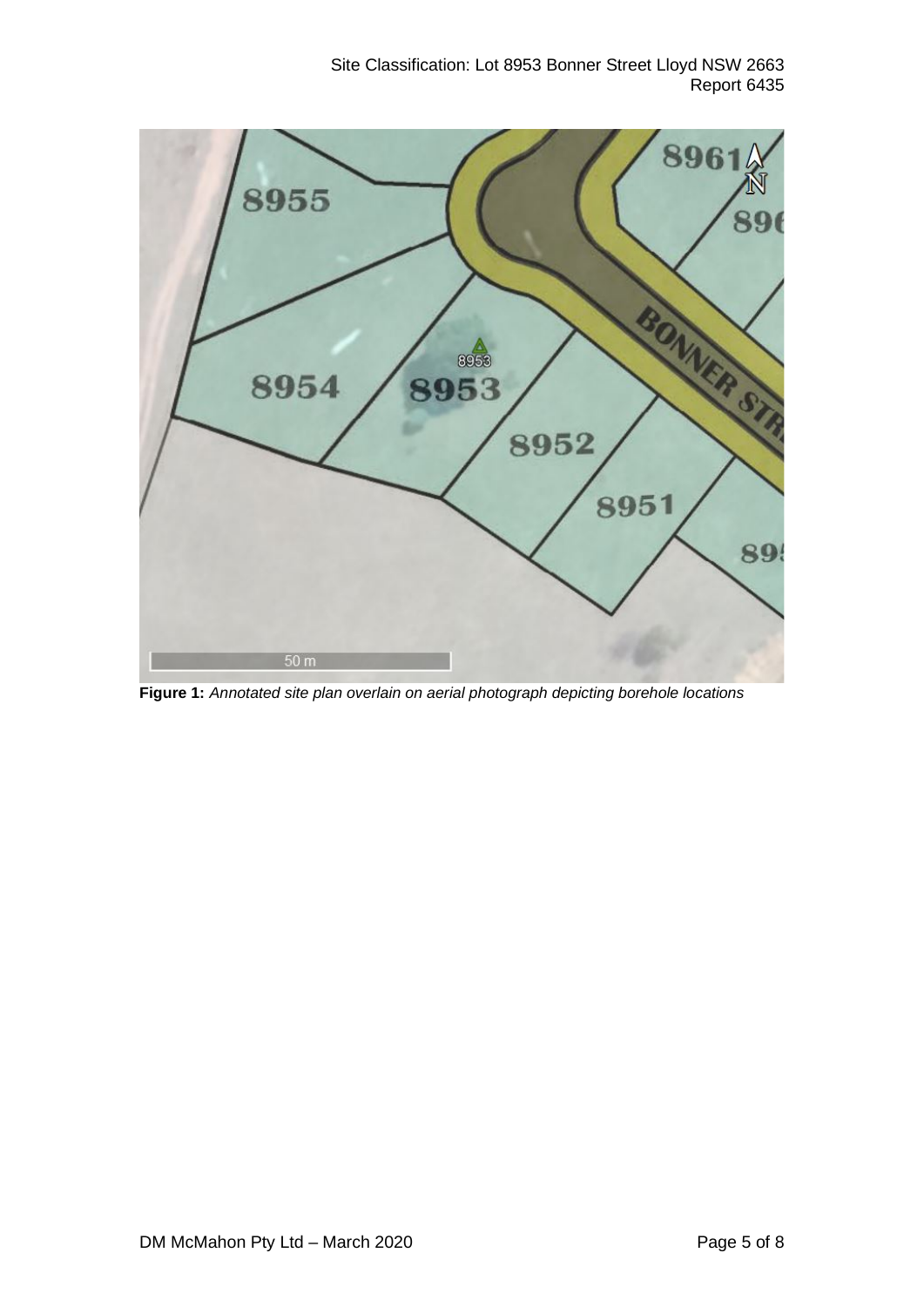# **Site Classification**

Based on the field assessment and laboratory data and assumptions therein the site is classified as **M-D – Moderately reactive clay or silt sites (deep drying), which may experience moderate ground movement from moisture changes** by reference to AS2870:2011.

# **Assumptions**

Site investigation and classification was carried out by reference to AS2870:2011. The proposed building is a single storey residential development.

This classification is based on the footings being founded into the underlying FILL or residual 'CI' clay soils. If the footings are not into the specified material the site classification will need to be reassessed.

FILL materials where identified on this report are considered as 'controlled fill' in accordance with AS3798 and can be considered suitable for use as foundation/subgrade. Fill certification report ID 'FC19-21'.

Footings may be founded partly on fill and partly on natural material depending on founding depths. As such, footing design may require careful consideration by the structural engineer to minimise potential differential settlement.

An allowable bearing pressure of up to 50kPa and 100kPa for raft slab beams and strip footings respectively may be adopted.

If more than 0.4m of uncontrolled fill is present or placed, or if depth of excavation within the building area extends more than 0.5m below the existing surface, the above classification will need to be reassessed.

Any earthworks on site will be carried out by reference to AS3798: 2007.

If any unconsolidated or saturated soils are encountered during excavation, or conditions that are not alike the above description, the site supervisor should be informed, the work stopped and this office be contacted immediately for further evaluation.

Where trees and large shrubs are removed from the site all roots are to be removed and voids replaced with compacted fill by reference to AS3798:2007.

The soils investigated are all natural ground and no free groundwater was encountered at the time of the investigation.

Site drainage and vegetation limitations are adhered to as per the CSIRO Foundation Management and Footing Performance: A Homeowner's guide, BTF-2011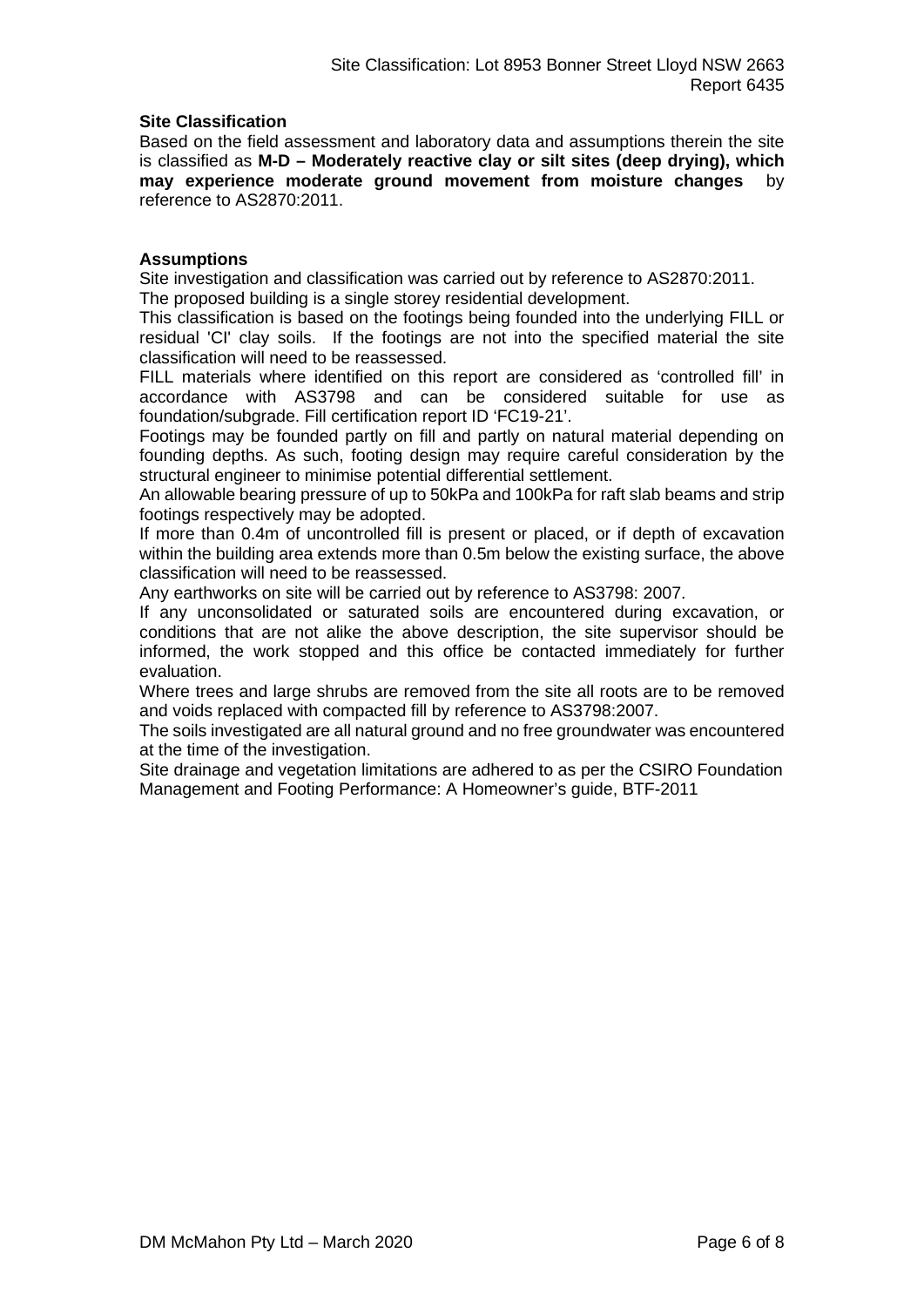# Site Classification: Lot 8953 Bonner Street Lloyd NSW 2663 Report 6435

| <b>Log Column</b>                |                      | <b>Symbol</b>                      | <b>Definition</b>                                                                                                                                                                                                                                                                                                                                                                                                          |  |  |  |  |
|----------------------------------|----------------------|------------------------------------|----------------------------------------------------------------------------------------------------------------------------------------------------------------------------------------------------------------------------------------------------------------------------------------------------------------------------------------------------------------------------------------------------------------------------|--|--|--|--|
| <b>Soil Origin</b>               |                      | <b>TOPSOIL</b>                     | Mantle of surface and/or near-surface soil often but not always defined by high levels of organic<br>material, both dead and living. Remnant topsoils are topsoils that subsequently been buried by<br>other transported soils. Roots of trees may extend significantly into otherwise unaltered soil and<br>the presence of roots is not a sufficient reason for describing a material as topsoil.                        |  |  |  |  |
|                                  |                      | <b>FILL</b>                        | Any material which has been placed by anthropogenic processes                                                                                                                                                                                                                                                                                                                                                              |  |  |  |  |
|                                  |                      | Alluvial                           | Deposited by streams and rivers                                                                                                                                                                                                                                                                                                                                                                                            |  |  |  |  |
|                                  |                      | Colluvial                          | Soil and rock debris transported down slope by gravity, with or without the assistance of flowing<br>water and generally deposited in gullies or at the base of slopes. Colluvium is often used to<br>refer to thicker deposits such as those formed from landslides, whereas the term 'slopewash'<br>may be used for thinner and more widespread deposits that accumulate gradually over longer<br>geological timeframes. |  |  |  |  |
|                                  |                      | Extremely<br>weathered<br>material | Formed directly from in situ weathering of geological formations. Although this material is of soil<br>strength, it retains the structure and/or fabric of the parent rock material.                                                                                                                                                                                                                                       |  |  |  |  |
|                                  |                      | Residual                           | Formed directly from in situ weathering of geological formations. These soils no longer retain<br>any visible structure or fabric of the parent soil or rock material                                                                                                                                                                                                                                                      |  |  |  |  |
| Class                            |                      | GW                                 | Gravel and gravel-sand mixtures, little to no fines                                                                                                                                                                                                                                                                                                                                                                        |  |  |  |  |
| (AS1726-<br>2017)                |                      | GP                                 | Gravel and gravel-sand mixtures, little to no fines, uniform gravels                                                                                                                                                                                                                                                                                                                                                       |  |  |  |  |
|                                  |                      | GМ                                 | Gravel-silt mixtures and gravel-sand-silt mixtures                                                                                                                                                                                                                                                                                                                                                                         |  |  |  |  |
|                                  |                      | GC                                 | Gravel-clay mixtures and gravel-sand-clay mixtures                                                                                                                                                                                                                                                                                                                                                                         |  |  |  |  |
|                                  |                      | SW                                 | Sand and gravel-sand mixtures, little to no fines                                                                                                                                                                                                                                                                                                                                                                          |  |  |  |  |
|                                  | Coarse grained soils | <b>SP</b>                          | Sand and gravel-sand mixtures, little to no fines                                                                                                                                                                                                                                                                                                                                                                          |  |  |  |  |
|                                  |                      | <b>SM</b>                          | Sand-silt mixtures                                                                                                                                                                                                                                                                                                                                                                                                         |  |  |  |  |
|                                  |                      | SC                                 | Sand-clay mixtures                                                                                                                                                                                                                                                                                                                                                                                                         |  |  |  |  |
|                                  |                      | ML                                 | Inorganic silt and very fine sand, rock flour, silty or clayey fine sand or silt with low plasticity                                                                                                                                                                                                                                                                                                                       |  |  |  |  |
|                                  | soils                | CL, CI                             | Inorganic clays of low to medium plasticity, gravelly clay, sandy clay                                                                                                                                                                                                                                                                                                                                                     |  |  |  |  |
|                                  |                      | OL                                 | Organic silt                                                                                                                                                                                                                                                                                                                                                                                                               |  |  |  |  |
|                                  |                      | MН                                 | Inorganic silt                                                                                                                                                                                                                                                                                                                                                                                                             |  |  |  |  |
| Fine grained                     |                      | CН                                 | Inorganic clays of high plasticity                                                                                                                                                                                                                                                                                                                                                                                         |  |  |  |  |
|                                  |                      | OН                                 | Organic clay of medium to high plasticity, organic silt                                                                                                                                                                                                                                                                                                                                                                    |  |  |  |  |
|                                  |                      | Pt                                 | Peat, highly organic soil                                                                                                                                                                                                                                                                                                                                                                                                  |  |  |  |  |
| Soil Name/<br><b>Description</b> |                      | SAND                               | Coarse grained soil                                                                                                                                                                                                                                                                                                                                                                                                        |  |  |  |  |
|                                  |                      | SILT                               | Fine grained soil - low dry strength, low wet toughness and dilatancy                                                                                                                                                                                                                                                                                                                                                      |  |  |  |  |
|                                  |                      | <b>CLAY</b>                        | Fine grained soil – high dry strength, high wet toughness and plasticity                                                                                                                                                                                                                                                                                                                                                   |  |  |  |  |
| <b>Grain Size</b>                |                      | Coarse                             | >2mm                                                                                                                                                                                                                                                                                                                                                                                                                       |  |  |  |  |
|                                  |                      | Medium                             | $0.06 - 2mm$                                                                                                                                                                                                                                                                                                                                                                                                               |  |  |  |  |
| <b>Moisture</b>                  |                      | Fine<br>D                          | $<$ 0.06 $mm$<br>Dry                                                                                                                                                                                                                                                                                                                                                                                                       |  |  |  |  |
|                                  |                      | Т                                  | <b>Moderately Moist</b>                                                                                                                                                                                                                                                                                                                                                                                                    |  |  |  |  |
|                                  |                      | М                                  | Moist                                                                                                                                                                                                                                                                                                                                                                                                                      |  |  |  |  |
|                                  |                      | W                                  | Wet                                                                                                                                                                                                                                                                                                                                                                                                                        |  |  |  |  |
| <b>Plasticity</b>                |                      | Non-plastic                        | Not applicable                                                                                                                                                                                                                                                                                                                                                                                                             |  |  |  |  |
|                                  |                      | Low                                | Only slight pressure is required to roll the thread of soil near the plastic limit. The thread and<br>lump are weak and soft. The dry specimen crumbles into powder with some finger pressure.                                                                                                                                                                                                                             |  |  |  |  |
|                                  |                      | Medium                             | Medium pressure is required to roll the thread of soil to near the plastic limit. The thread and<br>lump have medium stiffness. The dry specimen breaks into pieces or crumbles with<br>considerable finger pressure.                                                                                                                                                                                                      |  |  |  |  |
|                                  |                      | High                               | Considerable pressure is required to roll the thread to near the plastic limit. The thread and the<br>lump have very high stiffness. The dry specimen cannot be broken with finger pressure.<br>Specimen will break into pieces between thumb and a hard surface.                                                                                                                                                          |  |  |  |  |
| <b>Consistency</b>               |                      | Very Soft (VS)                     | Exudes between fingers when squeezed in hand                                                                                                                                                                                                                                                                                                                                                                               |  |  |  |  |
|                                  |                      | Soft (S)                           | Can be moulded by light finger pressure                                                                                                                                                                                                                                                                                                                                                                                    |  |  |  |  |
|                                  |                      | Firm (F)                           | Can be moulded by strong finger pressure                                                                                                                                                                                                                                                                                                                                                                                   |  |  |  |  |
|                                  |                      | Stiff (St)                         | Cannot be moulded by fingers                                                                                                                                                                                                                                                                                                                                                                                               |  |  |  |  |
|                                  |                      | Very Stiff (VSt)                   | Can be indented by thumb nail                                                                                                                                                                                                                                                                                                                                                                                              |  |  |  |  |
|                                  |                      | Hard (H)                           | Can be indented by thumb nail with difficulty                                                                                                                                                                                                                                                                                                                                                                              |  |  |  |  |
|                                  |                      | Friable (Fr)                       | Can be easily crumbled or broken into small pieces by hand                                                                                                                                                                                                                                                                                                                                                                 |  |  |  |  |

# **Notes Relating to Results**